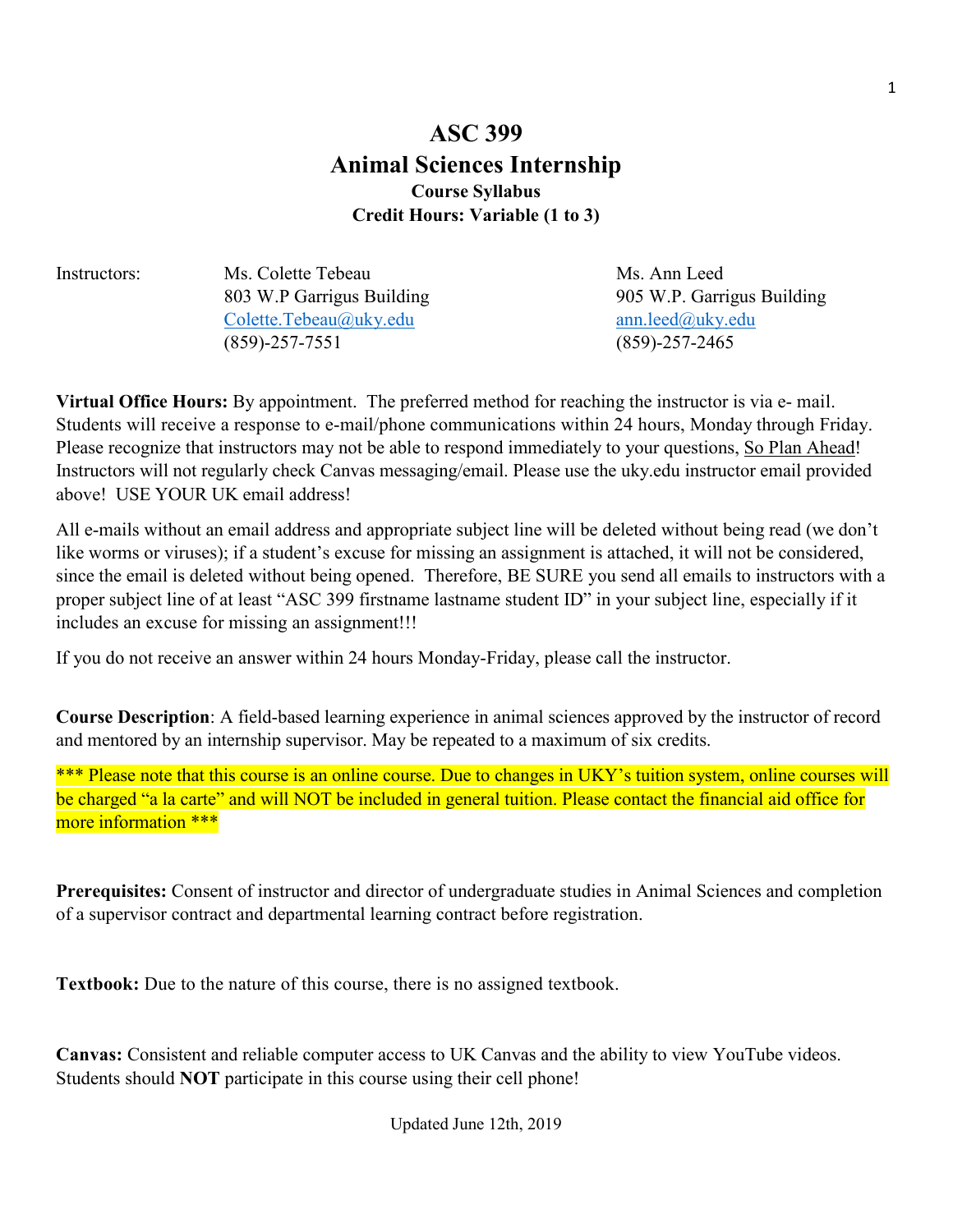Technology requirement- basic computer specifications for Canvas [https://community.canvaslms.com/docs/DOC-2059.](https://community.canvaslms.com/docs/DOC-2059) For Canvas assistance – <https://www.community.canvaslms.com/docs/DOC-10554-4212710328>

If students encounter technical difficulties with Canvas, they should contact the UK Information Technology Customer Service Center [\(https://www.uky.edu/its/customer-support-student-it-enablement/customer-services](https://www.uky.edu/its/customer-support-student-it-enablement/customer-services) or 859-218-4357). If technical issues cannot be resolved contact the instructors to identify alternative solutions. Students will meet the learning outcomes via PowerPoint presentations, videos, and hands-on opportunities offered by their internship. These activities should supplement their required readings and assignments.

## **Contact information for Distance Learning Programs**

- Distance Learning programs; <http://www.uky.edu/ukonline/>
- Information Technology Customer Service Center; [http://www.uky.edu/UKIT/Help/,](http://www.uky.edu/UKIT/Help/) 859-218-HELP
- Distance Learning Library Services; <http://www.uky.edu/Libraries/DLLS> Carla Cantagallo, DL Librarian (local phone number 859-218-1240; Email: [carla@uky.edu](mailto:carla@uky.edu)

## **Student Learning Outcomes:**

- Identify and document professional lessons learned throughout the internship work experience.
- Communicate with Animal Sciences professionals in regards to careers, education and work experience.
- Analyze demands made in a professional environment in regards to dress, punctuality, communication and other industry standards.
- Practice skill set relevant to their internship industry.

## **Assignments and Grading Scale:**

Assignments and Grading Scale for ONE credit hour:

| Assignment # | <b>Assignment details</b>                  | <b>Points</b> |
|--------------|--------------------------------------------|---------------|
| #1           | Syllabus and academic integrity quiz       | 25            |
| #2           | Professionalism quiz                       | 25            |
| #3           | Informational interview questions          | 50            |
| #4           | Informational interview summary assignment | 100           |
| #5           | Internship conclusion paper                | 100           |
| #6           | Internship evaluation                      | 25            |
|              | Signed record of contact hours *****       |               |
|              | <b>Total</b>                               | 325           |

Grading Scale: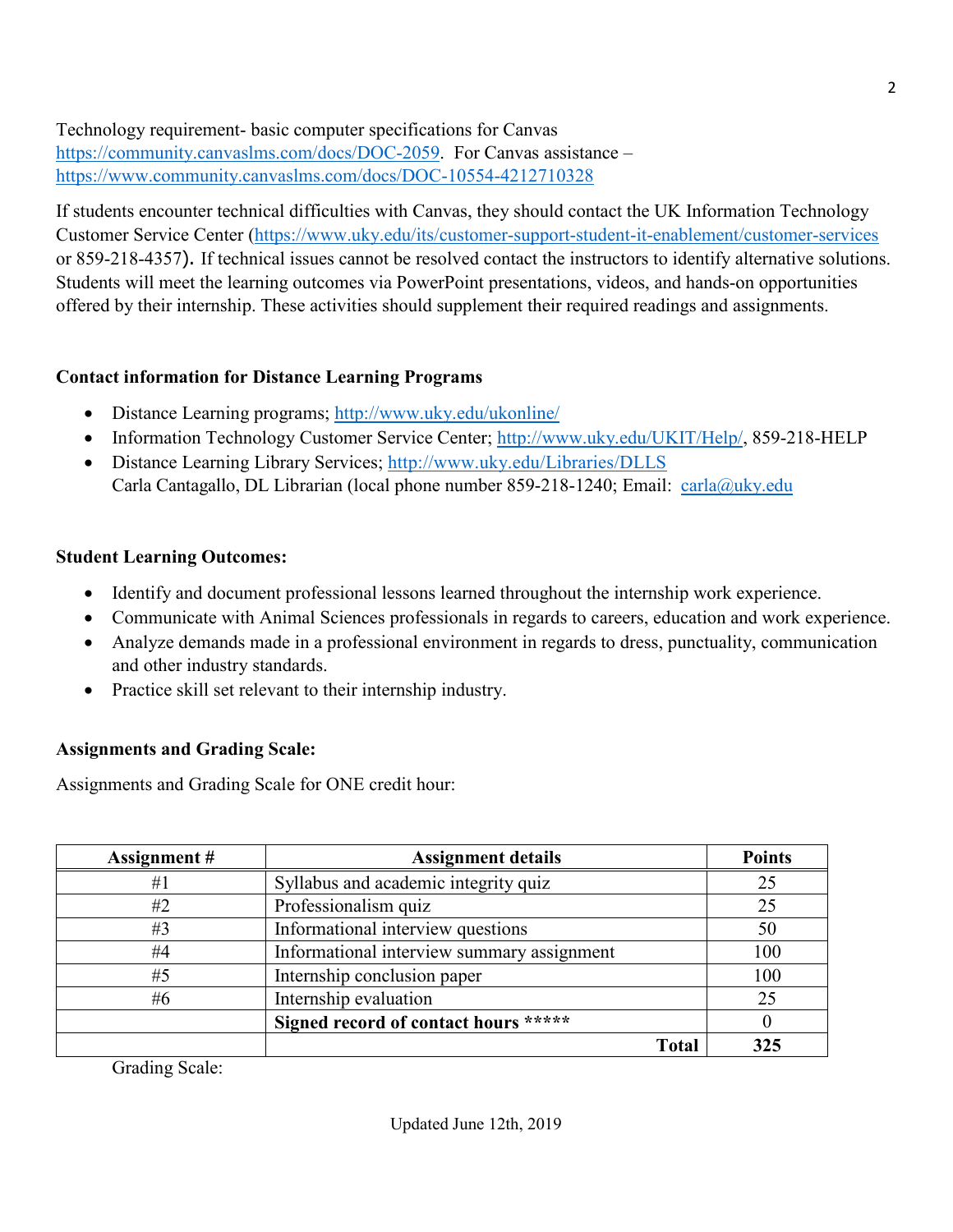| Grading             | <b>Minimum Points</b> |  |
|---------------------|-----------------------|--|
| $A - 90\%$          | 292.5                 |  |
| $B - 80\%$          | 260                   |  |
| $C - 70%$           | 227.5                 |  |
| $D - 60\%$          | 195                   |  |
| $E -$ less than 60% | Less than 195         |  |

Assignments and Grading Scale for TWO credit hours:

| Assignment# | <b>Assignment details</b>                              | <b>Points</b> |
|-------------|--------------------------------------------------------|---------------|
| #1          | Syllabus and academic integrity quiz                   | 25            |
| #2          | Professionalism quiz                                   | 25            |
| #3          | Professional reflection #1- introduction to internship | 50            |
| #4          | Professional reflection $#2$ – best and worst          | 50            |
| #5          | Professional reflection $#3$ – coursework              | 50            |
| #6          | Informational interview questions                      | 50            |
| #7          | Informational interview summary assignment             | 100           |
| #8          | Internship conclusion paper                            | 100           |
| #9          | Internship evaluation                                  | 25            |
|             | Signed record of contact hours *****                   |               |
|             | <b>Total</b>                                           | 475           |

Grading Scale:

| Grading             | <b>Minimum Points</b> |  |
|---------------------|-----------------------|--|
| $A - 90\%$          | 427.5                 |  |
| $B - 80\%$          | 380                   |  |
| $C - 70\%$          | 332.5                 |  |
| $D - 60\%$          | 255                   |  |
| $E -$ less than 60% | Less than 255         |  |

Assignments and Grading Scale for THREE credit hours:

| Assignment # | <b>Assignment details</b>                                | <b>Points</b> |
|--------------|----------------------------------------------------------|---------------|
| #1           | Syllabus and academic integrity quiz                     | 25            |
| #2           | Professionalism quiz                                     | 25            |
| #3           | Professional reflection #1- introduction to internship   | 50            |
| #4           | Professional reflection $#2$ – best and worst            | 50            |
| #5           | Professional reflection $#3$ – coursework                | 50            |
| #6           | Professional reflection $#4$ – expectations vs realities | 50            |
| #7           | Informational interview questions                        | 50            |
| #8           | Informational interview summary assignment               | 100           |
| #9           | Additional informational interview summary assignment    | 100           |
| #10          | Internship conclusion paper                              | 100           |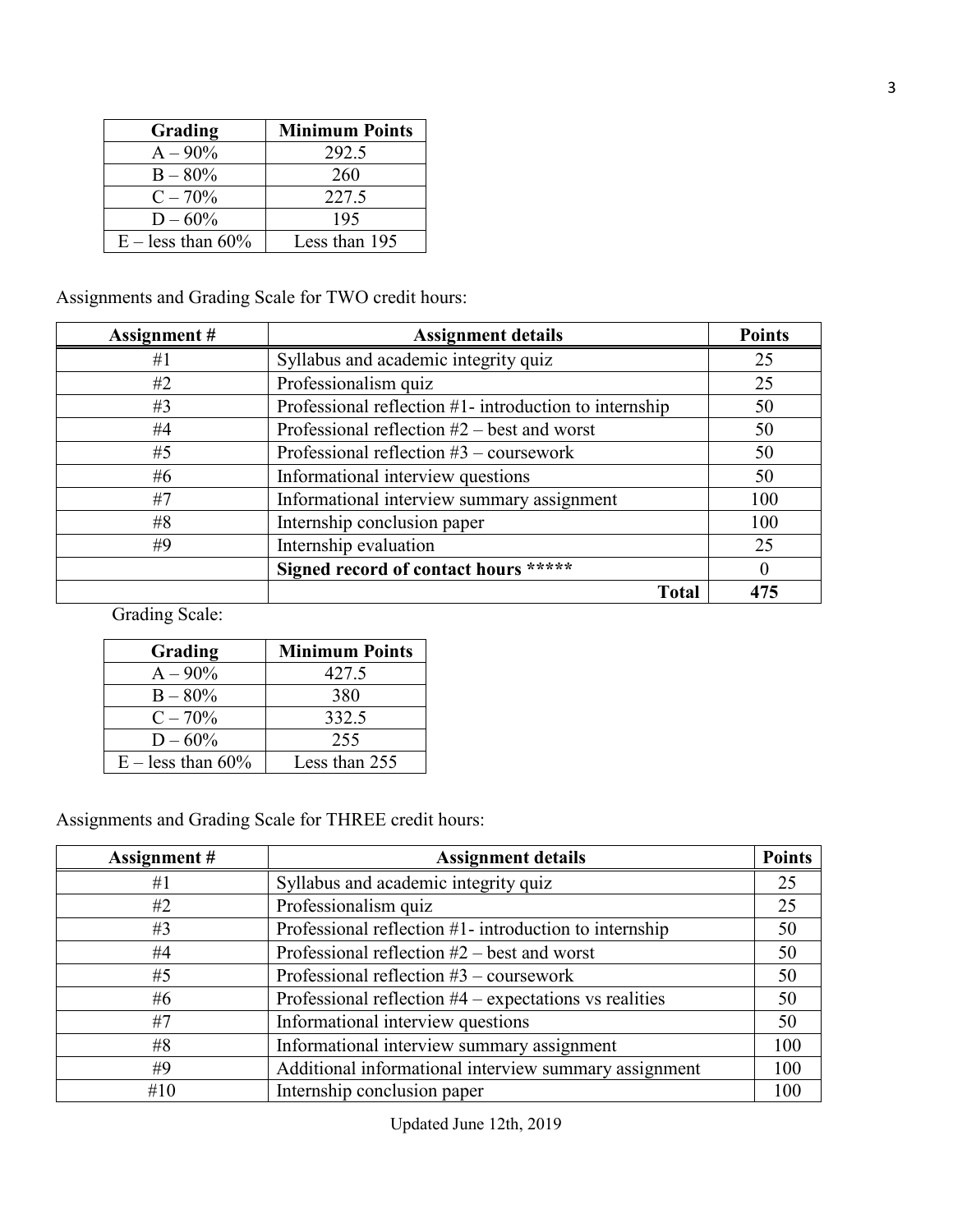| Internship evaluation                |     |
|--------------------------------------|-----|
| Signed record of contact hours ***** |     |
| <b>Total</b>                         | 625 |

Grading Scale:

| Grading             | <b>Minimum Points</b> |
|---------------------|-----------------------|
| $A - 90\%$          | 562.5                 |
| $B - 80\%$          | 500                   |
| $C - 70\%$          | 437.5                 |
| $D - 60\%$          | 375                   |
| $E -$ less than 60% | Less than 375         |

**Midterm Grade:** Mid-term grades will be posted in myUK by the deadline established in the Academic Calendar [\(http://www.uky.edu/Registrar Academic Calendar.htm\)](http://www.uky.edu/Registrar%20Academic%20Calendar.htm)

**Final Exam:** There is no scheduled final exam for this course.

#### **Assignment Descriptions:**

- **Syllabus and academic integrity quiz**
	- o Should be taken after reading and assimilating the information found in the syllabus and the modules on academic integrity found on Canvas.
- **Professionalism quiz** 
	- o Should be taken after reading and assimilating the information found in the professionalism module on Canvas.
- **Informational interview questions**
	- o Students should review mandatory informational interview questions found on Canvas. Students should turn in 10 additional questions via Canvas, pertinent to your internship learning objectives, your internship industry and your career goals. These questions are due prior to the completion of the informational interview.
- **Informational interview summary assignment**
	- o An informational interview is a meeting with an experienced professional intended to help you gather information about an occupation of interest. Students are required to organize and perform an informational interview with their internship supervisor. This will provide you with an opportunity to gather information and guidance about the people, environment and skills involved in that field. This is a two part assignment double-spaced, 12-point font, Times New Roman, 1-inch margins:
		- **Part 1** After you have performed the informational interview, type up the responses using complete sentences, proper grammar and correct punctuation. Questions and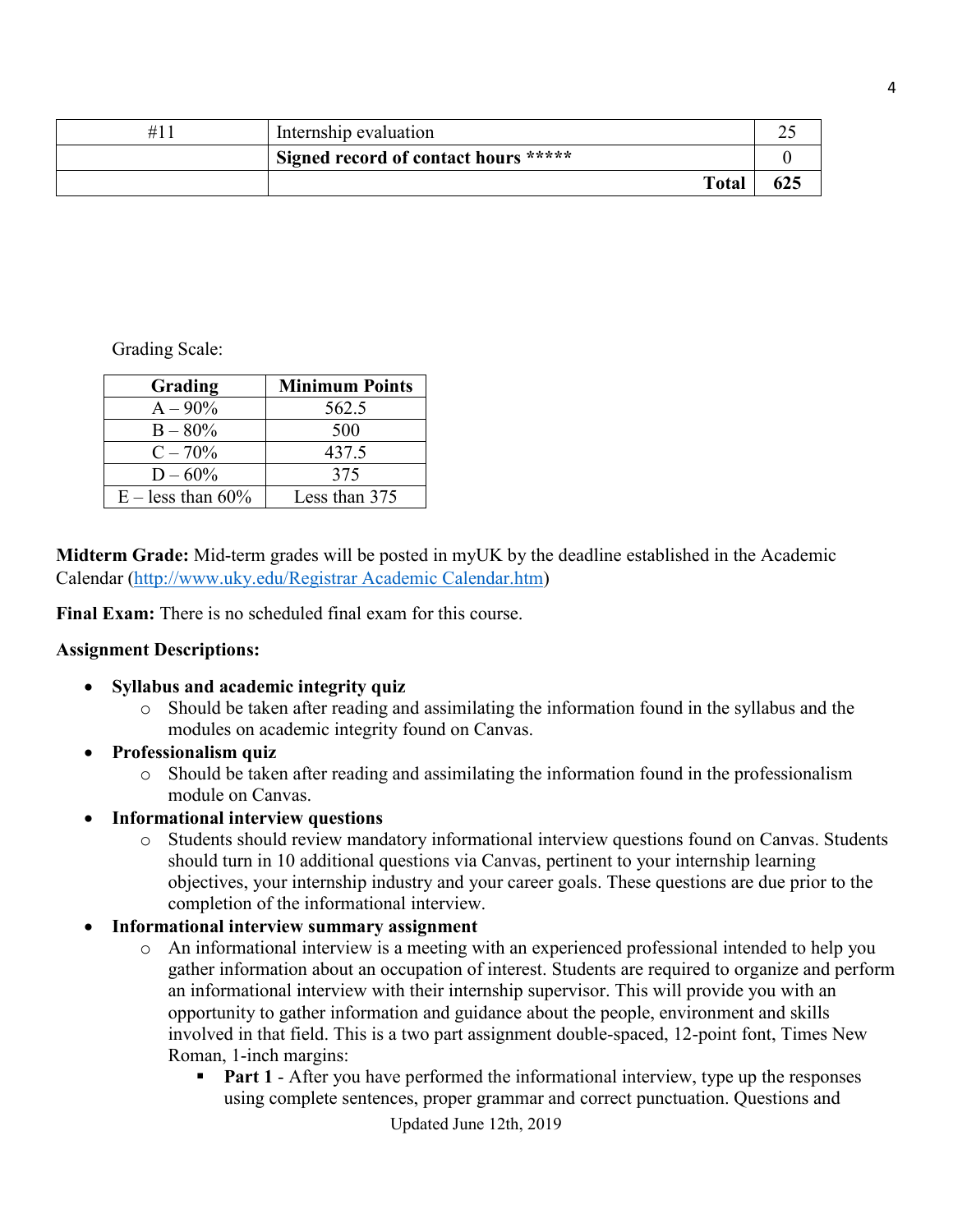responses must include the mandatory informational interview questions and the 10 additional questions submitted in the previous assignment.

- **Part 2** Write a 1 to 2 page reflection paper using complete sentences, proper grammar and correct punctuation. This paper should answer the questions below.
	- Reflection summary should include the student's response to the answers given and the following questions should be discussed.
		- o Who you interviewed, their job title, educational background, and what they do on a daily basis
		- o Where you surprised by any of the interviewee's responses?
		- o How did this effect your career goals?
		- o Was this assignment beneficial to your learning objectives? Why or why not?
		- o Your reaction to doing an information interview (easier/harder than you thought?)
		- o Looking back at the interview are the questions you wished you had asked? If yes, what are those questions?
		- o After completing an informational interview who else in your desired career field would be beneficial to interview?

#### • **Internship conclusion paper**

- o At the end of the internship, students must turn in an internship conclusion paper. This paper should be four pages in length, double-spaced, 12-point font, Times New Roman, 1-inch margins and reflect on the overall impact of the internship. Consider and discuss the following questions
	- What are the three most important lessons you learned during this internship?
	- How did this internship change your view of the industry in question?
	- What advice would you give other students looking for a similar internship experience?
	- Did you meet your learning objectives? Why or why not?

## • **Internship evaluation**

o Complete the evaluation found on Canvas providing feedback about your internship. Students should complete the evaluation once the internship is complete.

## • **Professional reflections (***only required for students with two or more credit hours***)**

- o All reflections should be professional and detailed while answering the required questions.
- $\circ$  Must be at least 200 words (about  $\frac{3}{4}$  of a page), 12-point font, Times New Romans, 1-inch margins, double-spaced. Use additional pages to include one or more high-resolution photographs if desired.

## o **Professional reflection #1 – Introduction to Internship**

- What are your expectations going into your first week of work?
- What are you most looking forward to learning?
- What do you think will be your greatest challenge?
- Do you have any concerns?
- o **Professional reflection #2 – Best and Worst**
	- What do you like most about your internship duties and why?
	- What do you like least about your internship duties and why?
	- How do the people you work with affect the duties you like the most and duties you like the least? Would this change with a different supervisors or co-workers?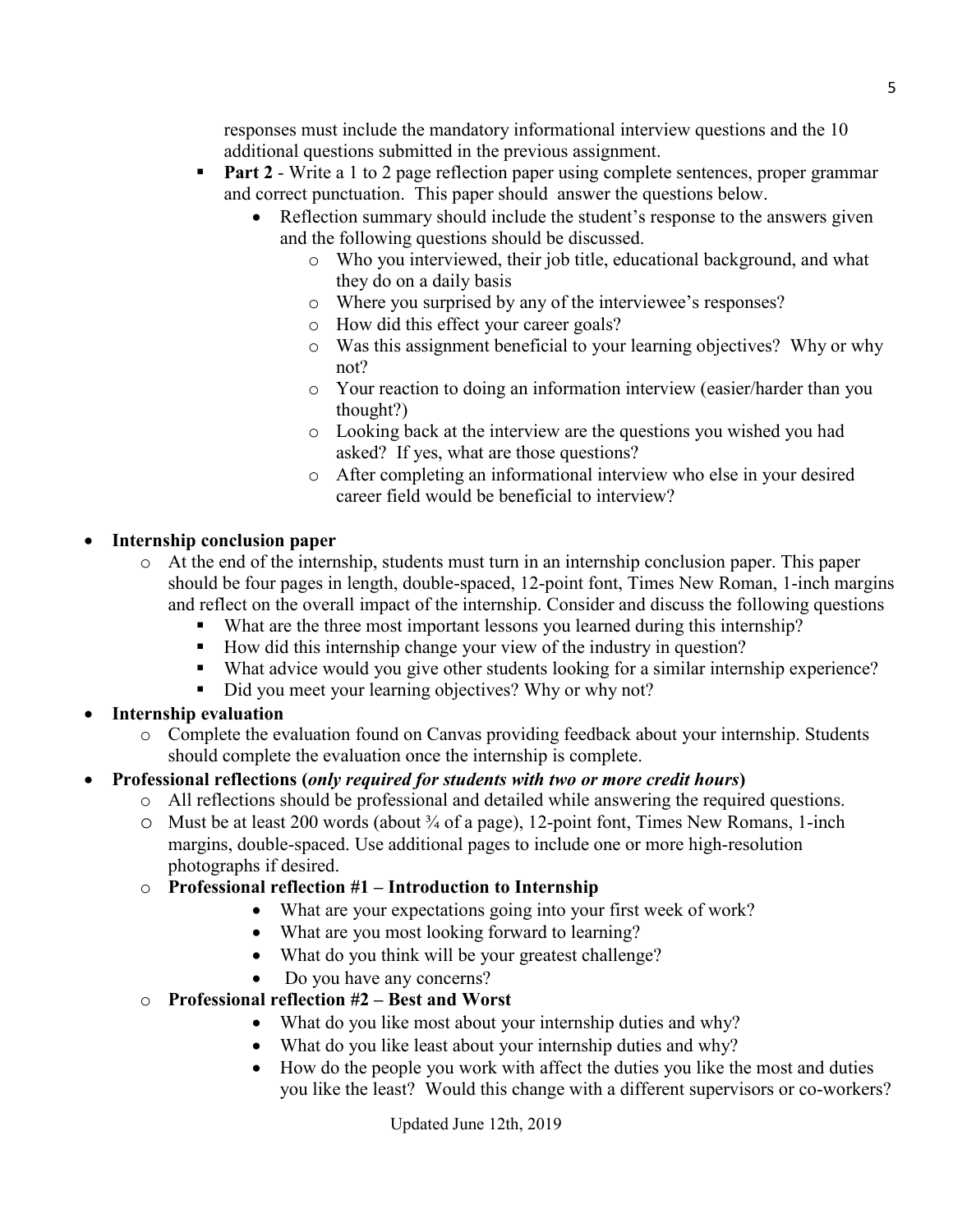#### o **Professional reflection #3 - Coursework**

- What knowledge and skills have you learned in Animal Sciences courses that prepared you for this internship?
- What skills do you wish you would have learned in the classroom prior to this experience?
- What courses are you now looking forward to taking?
- o **Professional reflections #4 – Expectations vs. Realities (***only for students with three credit hours***)**
	- How have your expectations compared with the reality of your work?
	- If there are differences, why do you think that is?

# • **Additional informational interview summary assignment (***only for students with three credit hours***)**

- o Students are required to organize and perform an informational interview with another interviewee. This assignment gives you the opportunity to interview a **SECOND** industry professional. You should use the questions submitted in "informational interview questions" assignment, however these questions may need to be altered slightly to be relevant to the second interviewee. **Three parts are required for this assignment (**Double-spaced, 12-point font, Times New Roman, 1-inch margins)**.**
	- **Part 1** After you have performed the informational interview, type up the responses using complete sentences, proper grammar and correct punctuation. Questions and responses must include the mandatory informational interview questions and the 10 additional questions submitted in the previous assignment.
	- **Part 2** Write a 1 to 2 page reflection paper using complete sentences, proper grammar and correct punctuation. This paper should answer the questions below.
		- Reflection summary should include the student's response to the answers given and the following questions should be discussed.
			- o Who you interviewed, their job title, educational background, and what they do on a daily basis
			- o Where you surprised by any of the interviewee's responses?
			- o How did this effect your career goals?
			- o Was this assignment beneficial to your learning objectives? Why or why not?
			- o Your reaction to doing an information interview (easier/harder than you thought?)
			- o Looking back at the interview are the questions you wished you had asked? If yes, what are those questions?
			- o After completing an informational interview who else in your desired career field would be beneficial to interview?
	- **Part 3** Write a 1 page comparison paper using complete sentences, proper grammar and correct punctuation.
		- This paper should compare and contrast your first and second informational interviews. While answering the following questions:
			- o Did any of the answers interviewees responses or opinions contradict each other? If so, why do you think this occurred?
			- o Did you find one personality easier to interact with compared to the other? Why or why not?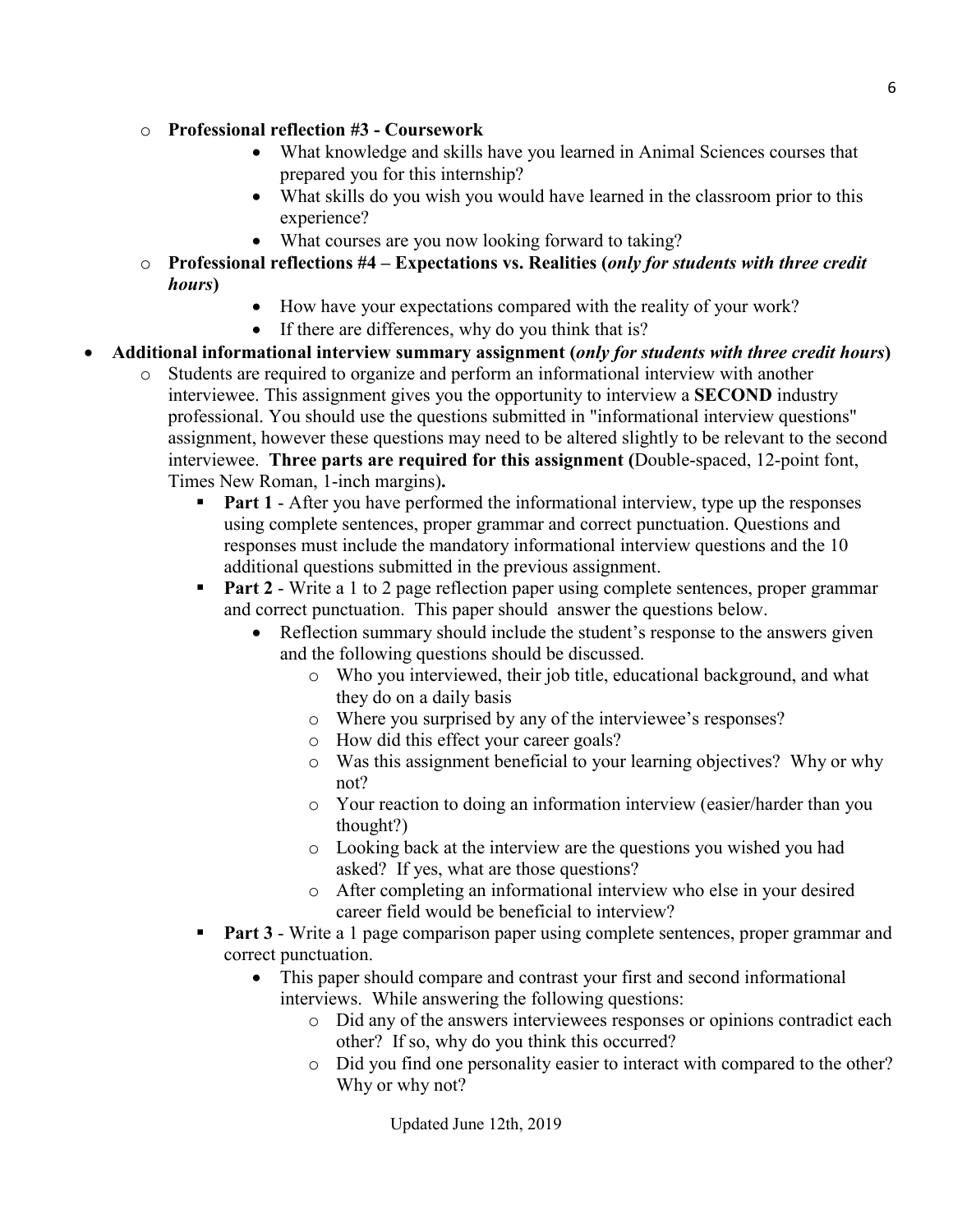- o Was interviewee opinions more in line with your own? Why or why not?
- Signed record of contact hours
	- o Complete the form provided and have YOUR supervisor sign off the contact hours you completed for your internship.
		- Students must submit the completed form via Canvas. Students may upload the required form as a picture or document file.
	- o **FAILURE TO COMPLETE THIS ASSIGNMENT WILL RESULT IN AN "E" IN ASC 399.**

# **Course Policies**

**Submission of Assignments:** Completed assignments will be submitted online. An online anti-plagiarism tool will be used to prevent plagiarism.

It is your responsibility to see that the assignments are completed on time. All assignments are due by 11:30PM on Thursday (Eastern time zone).

Completed assignment filenames should include student's username. For example, a homework file must be appended by the student's username, such as homework1- username.doc. Work will not be accepted after the deadline and will receive a grade of zero, so leave enough time to account for possible computer issues, as these are NOT excuses for late assignments. If Canvas is down or the student is having issues submitting an assignment, students should email their assignments as a Word document to the instructor by the deadline. Please note, the instructor will give students 24hrs to resubmit the assignment, if it has been identified as corrupted. Failure to resubmit within the required time will result in a zero.

For assigned papers or projects, the deadline will be clearly announced (date and time) on Canvas. Late papers will not be accepted except in cases of a documented, excused absence. The resulting grade for a late paper will be a zero for that assignment. Make-up work will only occur at the discretion of the instructor.

**Attendance Policy:** Instructor may spot check with your internship supervisor to determine if you are fulfilling required contact hours. Failure to fulfill hours listed on your internship contract will result in a failing grade. Students may not decrease their credit hours at the end of their internship to compensate for missing contact hours.

Any disputes with your internship supervisor should be brought to the attention of instructor immediately.

**The instructor of this course, believing that early semester engagement is crucial to student success, will be monitoring your engagement within the first three weeks of the course. Failure to engage in class activities will be result in the student being reported to the registrar's office.** 

## **Excused Absences:**

# **In regards to University policy**

Students need to notify the instructor of absences prior to class when possible. S.R. 5.2.4.2 defines the following as acceptable reasons for excused absences: (a) serious illness, (b) illness or death of family member,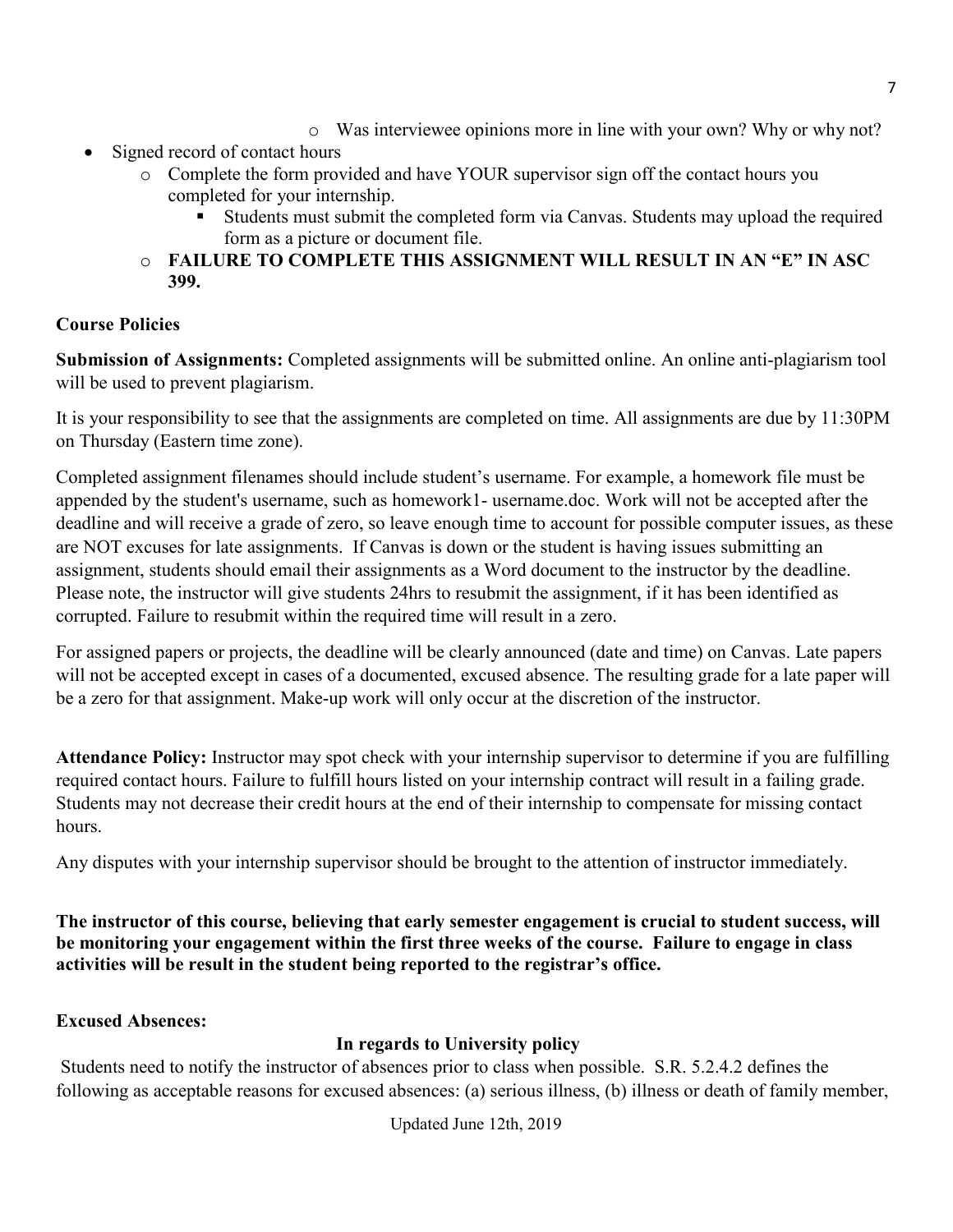(c) University-related trips and activities, (d) major religious holidays (prior notification required), (e) interviews for graduate/professional school or full-time employment post-graduation, and (f) other circumstances found by the professor to fit "reasonable cause for nonattendance".

Students anticipating an absence for a major religious holiday are responsible for notifying the instructor in writing of anticipated absences due to their observance of such holidays no later than the last day in the semester to add a class. Two weeks prior to the absence is reasonable, but should not be given any later. Information regarding major religious holidays may be obtained through the Ombud (859-257-3737, [http://www.uky.edu/Ombud/ForStudents\\_ExcusedAbsences.php.](http://www.uky.edu/Ombud/ForStudents_ExcusedAbsences.php)

In situations where a student's total EXCUSED absences exceed 1/5 (or 20%) of the class periods scheduled for the semester, students are strongly encouraged to withdraw (take a "W") from the class as per university policy. If a student has excused absences in excess of one-fifth of the class contact hours for that course, the student shall have the right to receive a 'W', or the Instructor of Record may award an 'I' for the course if the student declines to receive a 'W.'

Per *Senate Rule 5.2.4.2*, students missing any graded work due to an excused absence are responsible: for informing the Instructor of Record about their excused absence within one week following the period of the excused absence (except where prior notification is required); and for making up the missed work. The professor must give the student an opportunity to make up the work and/or the exams missed due to an excused absence, and shall do so, if feasible, during the semester in which the absence occurred.

# *Absences from internship hours should be discussed with your internship supervisor. Internship supervisors are not required to and will not follow University excuse guidelines.*

**Verification of Absences:** Students may be asked to verify their absences in order for them to be considered excused. Senate Rule 5.2.4.2 states that faculty have the right to request "appropriate verification" when students claim an excused absence because of illness or death in the family. Appropriate notification of absences due to the University-related trips is required prior to the absence when feasible and in no case more than one week after the absence.

**Academic Integrity:** Per University policy, students shall not plagiarize, cheat, or falsify or misuse academic records. Students are expected to adhere to University policy on cheating and plagiarism in all courses. If deemed necessary the UK Academic Offense Policy course of action will be followed. The minimum penalty for a first offense is a zero on the assignment on which the offense occurred. If the offense is considered severe or the student has other academic offenses on his or her record, more serious penalties, up to suspension from the University, may be imposed.

Plagiarism and cheating are serious breaches of academic conduct. Each student is advised to become familiar with the various forms of academic dishonesty as explained in the Code of Students Rights and Responsibilities. Complete information can be found at the following website: [http://www.uky.edu/Ombud.](http://www.uky.edu/Ombud) A plea of ignorance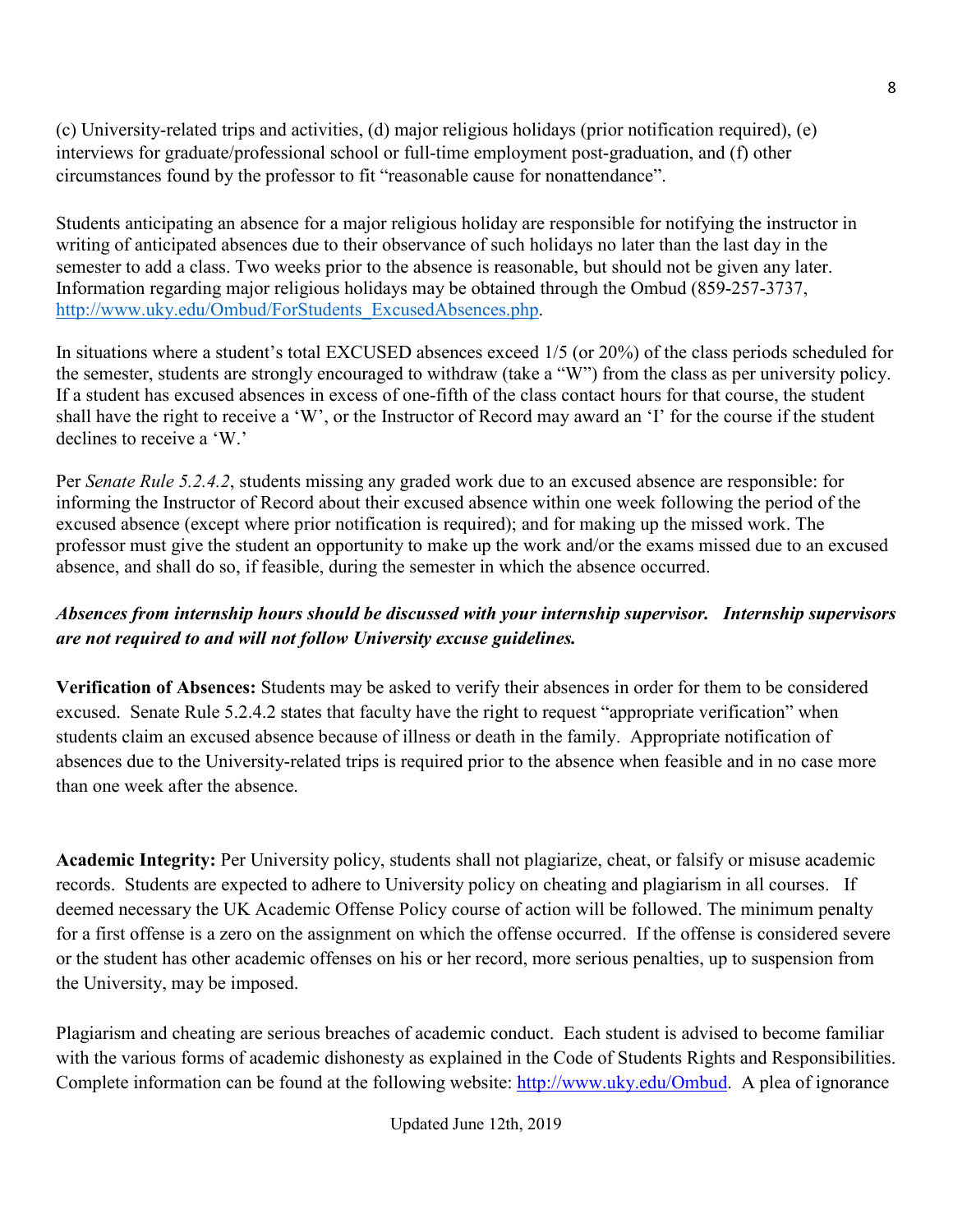is not acceptable as a defense against the charge of academic dishonesty. It is important that you review this information as all ideas borrowed from others need to be properly credited.

*Senate Rules 6.3.1* (see<http://www.uky.edu/Faculty/Senate/> for the current set of *Senate Rules*) states that all academic work, written or otherwise, submitted by students to their instructors or other academic supervisors, is expected to be the result of their own thought, research, or self-expression. In cases where students feel unsure about a question of plagiarism involving their work, they are obliged to consult their instructors on the matter before submission.

When students submit work purporting to be their own, but which in any way borrows ideas, organization, wording, or content from another source without appropriate acknowledgment of the fact, the students are guilty of plagiarism.

Plagiarism includes reproducing someone else's work (including, but not limited to a published article, a book, a website, computer code, or a paper from a friend) without clear attribution. Plagiarism also includes the practice of employing or allowing another person to alter or revise the work, which a student submits as his/her own, whoever that other person may be. Students may discuss assignments among themselves or with an instructor or tutor, but when the actual work is done, it must be done by the student, and the student alone.

When a student's assignment involves research in outside sources or information, the student must carefully acknowledge exactly what, where and how he/she has employed them. If the words of someone else are used, the student must put quotation marks around the passage in question and add an appropriate indication of its origin. Making simple changes while leaving the organization, content, and phraseology intact is plagiaristic. However, nothing in these Rules shall apply to those ideas, which are so generally and freely circulated as to be a part of the public domain.

Please note: Any assignment you turn in may be submitted to an electronic database to check for plagiarism.

**Accommodations Due to Disability:** If you have a documented disability that requires academic accommodations, please see me as soon as possible during scheduled office hours. In order to receive accommodations in this course, you must provide me with a Letter of Accommodation from the Disability Resource Center (DRC). The DRC coordinates campus disability services available to students with disabilities. It is located on the corner of Rose Street and Huguelet Drive in the Multidisciplinary Science Building, Suite 407. You can reach them via phone at (859) 257-2754 and via email at  $\text{drc}(\partial \mu k y \cdot \text{edu}$ . Their web address is [http://www.uky.edu/DisabilityResourceCenter.](http://www.uky.edu/DisabilityResourceCenter)